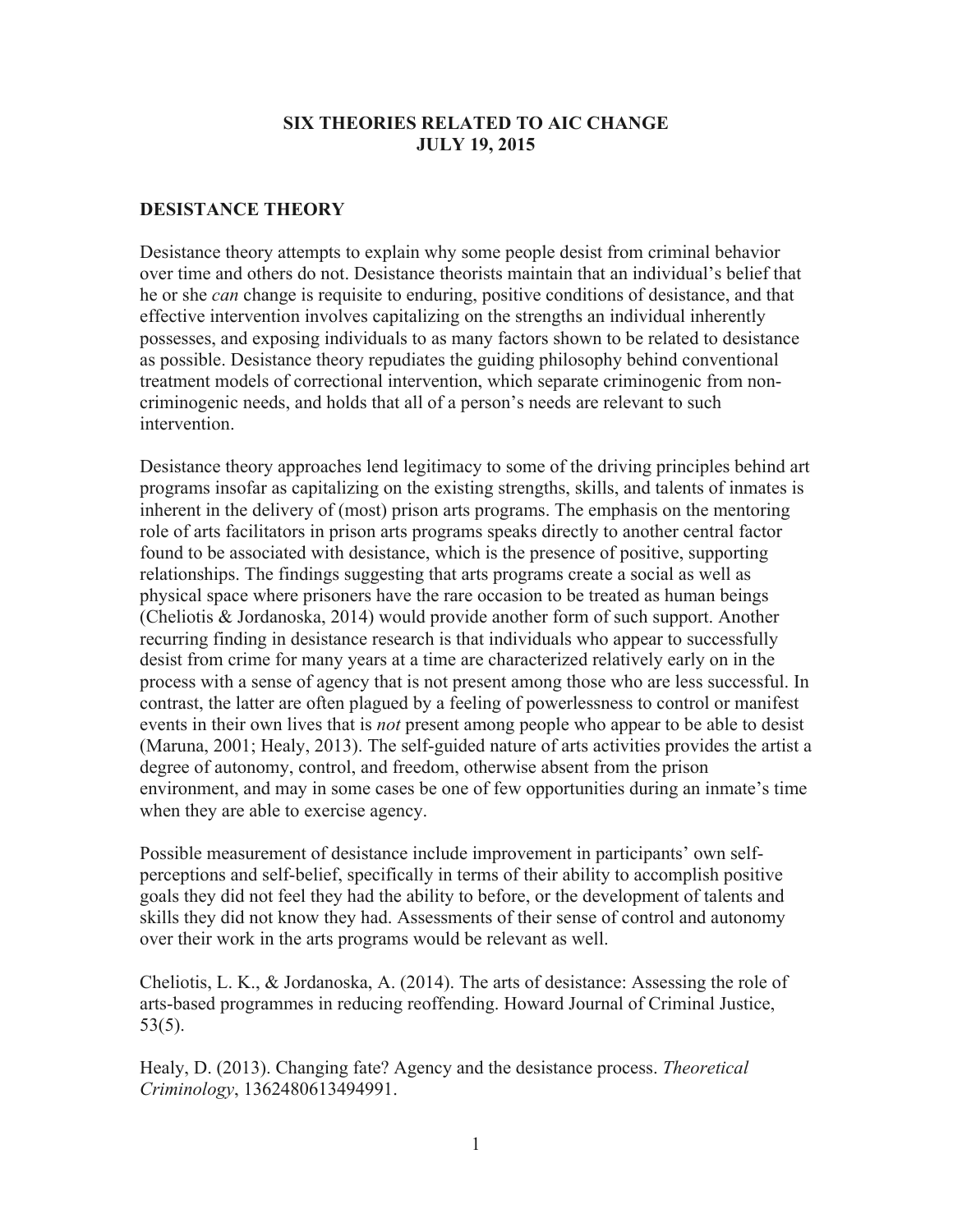Maruna, S., & LeBel, T. (2010). The desistance paradigm in correctional practice: From programs to lives. *Offender supervision: New directions in theory, research and practice*, 65-89.

Maruna, S. (2001). Making good: How ex-convicts reform and rebuild their lives. American Psychological Association.

### **PERFORMANCE THEORY**

Performance theory posits that because one of the fundamental parts of human, social interaction is the ability perform different roles in various social contexts, and adapting one's role to changes between contexts, increasing a person's repertoire of available roles, and improving his or her ability to transition from one to another is central to living a successful life in society (Harkins, Pritchard, Haskayne, Watson, & Beech, 2011). A theater or drama context provides a safe and supportive space in which to practice taking on different roles, which is requisite to developing new ones. Furthermore, when participants are presented with the opportunity to step outside their habitual ways of thinking, behaving, and interacting with others, they are able to see themselves and others in new ways that challenge their currently existing self-perceptions, and perceptions of others (Thompson, 2000).

When inmates construct their own plays and scenes, often autobiographical in nature (an intentional prompt on the part of facilitators), they are able to externalize their own narratives, and examine them from a different perspective, to contemplate and question them, often with the input of others from their group. This kind of self-reflective activity is requisite for challenging the self-perceptions often associated with self-destructive and criminal behavior. It also allows them to channel and release emotions in a controlled, creative, and empowering form.

Without waiting until participants are released to see whether their ability to engage with the social world and relationships has improved, one possible way to assess the presence and the impact of acting out alternative roles from one's own could be to conduct a pre and post study using vignettes designed to assess the range of opportunities an individual possesses for reacting or behaving in different situations. If the post-participation range of positive coping mechanisms is greater, this could provide some evidence of effectiveness.

Harkins, L., Pritchard, C., Haskayne, D., Watson, A., & Beech, A. R. (2011). Evaluation of Geese Theatre's re-connect program: addressing resettlement issues in prison. *International journal of offender therapy and comparative criminology*, *55*(4), 546-566.

Thompson, J. (2000). Bewilderment: Preparing prisoners for 'real' work in the fictional world of prison. *Community, Work & Family*, *3*(3), 241-259.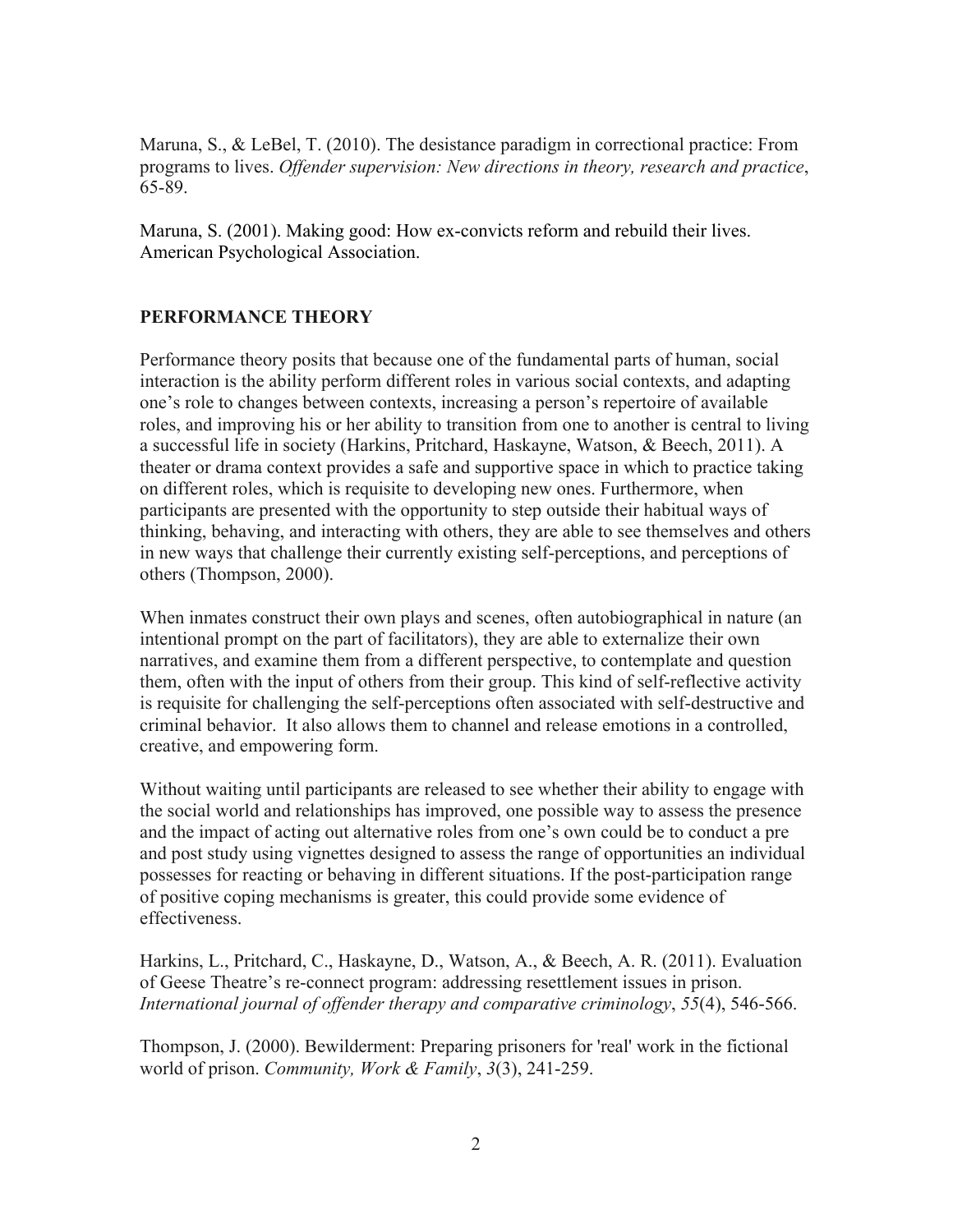# **COGNITIVE BEHAVIORAL THEORY**

Cognitive behavioral theory focuses on the interplay of behavior and thinking patterns. The premise of cognitive behavioral theory is that an individual's behavior and cognitive patterns are learned through observation of significant people early in life (Hughes, 2014). Thus, an individual can observe and learn antisocial thoughts, attitudes, and behavior. In order to change antisocial behavior, an individual must change the way he or she thinks first. Cognitive distortions, or destructive patterns of thinking, perpetuate destructive behavior (Brugman and Bink, 2011).

AIC offers a way to address cognitive distortions, and according to cognitive behavioral theory, antisocial behavior. For example, the cognitive distortion of jumping to conclusions, or mind reading, occurs when an individual assumes he or she knows why another person acts or feels the way he/she does without actually knowing. Participating in theater and taking on different roles allows AIC participants to challenge this cognitive distortion by examining a situation from others' perspectives. Overgeneralization occurs when an individual comes to a conclusion based on a single incident or piece of evidence. Learning to play an instrument, for example, offers a challenge to this cognitive distortion by providing repeated evidence that mistakes do not mean failure. AIC allows for participants to create new neural pathways that challenge destructive ways of thinking as well as opportunities to work as a team towards a pro-social goal.

The fundamental concepts of cognitive behavioral theory are easily measured by several valid and reliable scales, such as the General Attitude and Belief Scale (Lindner, Kirkby, Wertheim, & Birch (1999), that measure the degree to which respondents agree or disagree with cognitive distortions like, "it's awful to do poorly at some important things, and I think it is a catastrophe if I do poorly" and "I think it is terribly bad when people treat me with disrespect."

Brugman, D., & Bink, M.D. (2011). Effects of the EQUIP peer intervention program on self-serving cognitive distortions and recidivism among delinquent male adolescents. *Psychology, Crime & Law*, 17 (4): 345-358

Hughes, J. (2005). Doing the arts justice: A review of research literature, practice and theory. A. Miles, & A. McLewin (Eds.). London, England: Unit for the Arts and Offenders.

Lindner, H., Kirkby, R., Wertheim, E., & Birch, P. (1999). A brief assessment of irrational thinking: The shortened general attitude and belief scale. *Cognitive*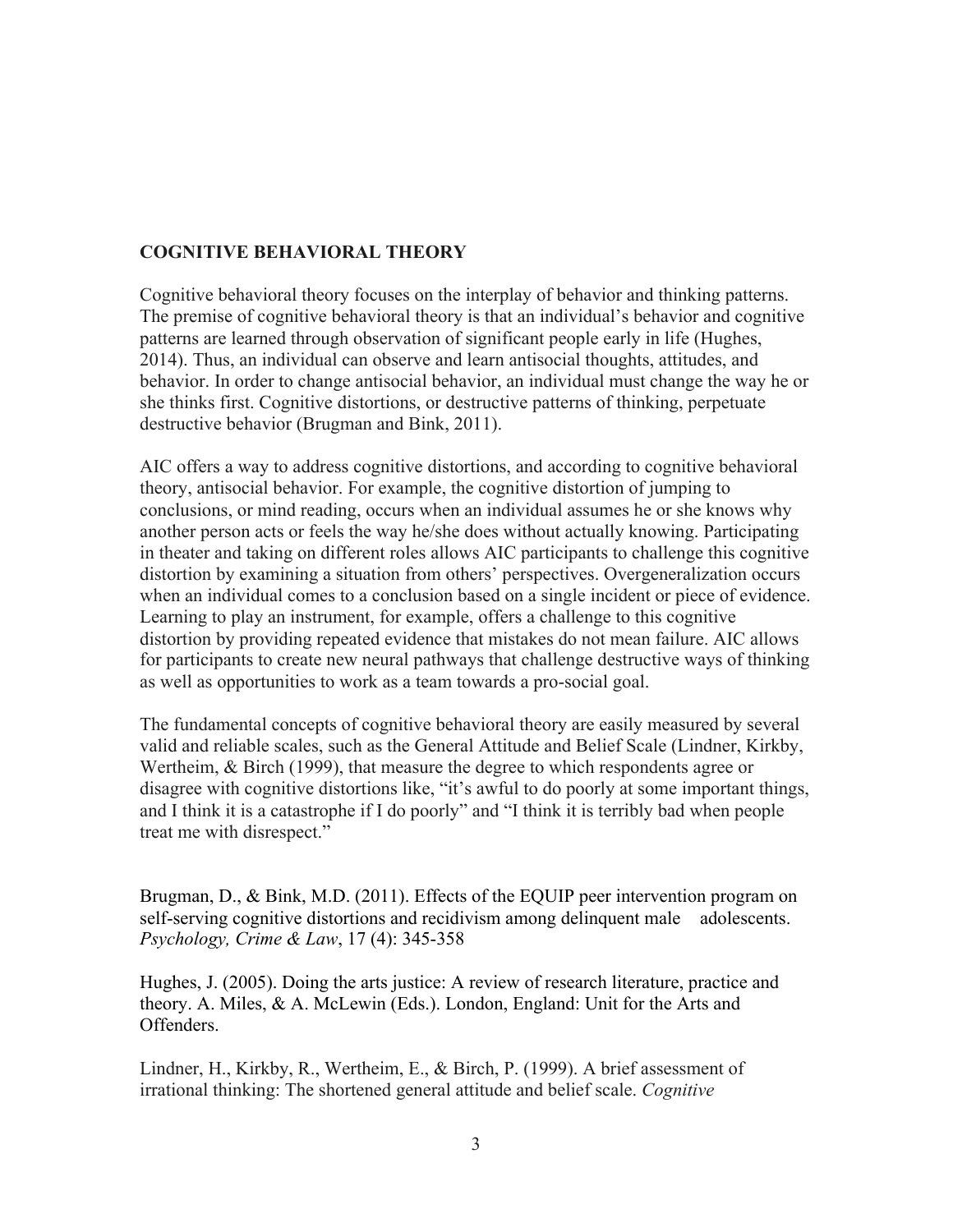# **SOCIAL LEARNING THEORY**

Social learning theory overlaps with cognitive behavioral theory in its focus on the importance of adapting to more beneficial ways of behaving. Social learning theory proposes that learning pro-social behavior is crucial to healthy development, as well as the ability to understand and perform to expectations of others. Learning social roles is essential for success. Like cognitive behavioral theory, social learning theory suggests that antisocial roles and identities are learned (Hughes, 2014).

AIC provides the space and processes to learn to play pro-social roles and learn empathy. Theater, in particular, allows for AIC participants to take on the role of someone quite different and see the world from another point of view. Additionally, AIC provides the space for role-playing for the different roles participants may have to play once released from prison, such as employee and parent in a safe space.

The concepts associated with social learning theory are not as easily measured as cognitive behavioral theory. The Measures of Criminal Attitudes and Associations scale (Mills, Kroner, & Hemmati, 2004) measures the degree to which an individual has criminal friends and family and he or she supports criminal activity. Traditionally, social learning theory has been measured by asking if an individual's friends or parents engage in the same behavior. However, in the context of AIC, it seems more relevant to determine the extent to which an individual is able to establish a pro-social identity and adapt it to different situations. Other scales that are not directly related to AIC or criminal activity but focus on the degree to which an individual feels ambiguously or conflicted about his identity may be a better measure of the concepts behind social learning theory.

Hughes, J. (2005). Doing the arts justice: A review of research literature, practice and theory. A. Miles, & A. McLewin (Eds.). London, England: Unit for the Arts and **Offenders** 

Mills, J.F., Kroner, D.G., & Hemmati, T. (2004). The measures of criminal attitudes and associates (MCAA): The prediction of general and violent recidivism. *Criminal Justice and Behavior, 31(6): 717-733.* 

# **SOCIAL CAPITAL THEORY**

The main premise of social capital is that social networks have value and allow individuals and or communities to achieve a certain success marker despite exposure to risk (Hughes, 2014). Social capital includes personal skills and social skills, but most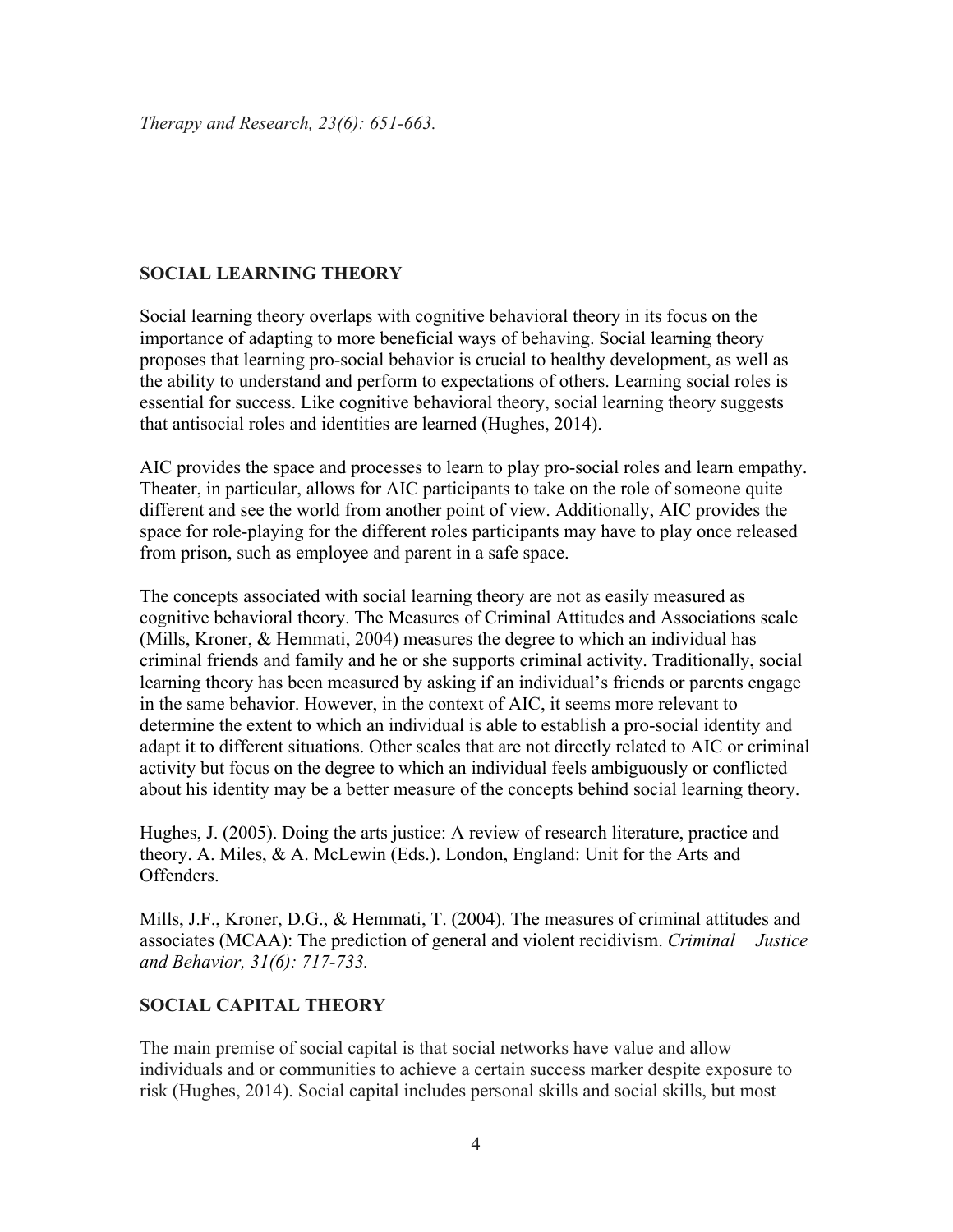importantly, networking skills that help individuals form relationships that allow them to prosper despite obstacles and challenges. The idea of released individuals having a cohesive network and bond is key for desistance from crime. With many theories explaining why individuals engage in illegal activity including strain, social disorganization, and rational choice, social capital theory takes a stand and argues that "healthy" relationships, which individuals can begin to form through the arts (theatre, painting, drawing, etc.) can teach them how to appropriately handle certain situations without turning to illegal activity (Hughes, 2014). Family and social networks have often been cited as key figures to ease the reentry process (Martinez and Christian 2009; Kawachi et al. 1999) and providing people the skillset to create and maintain healthy relationships could result as one of the most effective ways to help them desist from criminal involvement.

The proposed healthy relationships can help with seeking potential employment and or housing. There is some evidence that suggests the social capital the excarcerated have is not ideal for seeking out "legitimate" sources of income/employment (Weiman, 2007; Garland, 2011) and thus, art can help with creating new relationships. Because art serves as a form of unspoken communication for individuals it can be a gateway for those who have trouble expressing themselves with words (Johnson, 2008). Moreover, through indirectly teaching communication skills ("safe" outlets) art can promote those arguably "healthy" forms of social capital by establishing a common bond amongst individuals.

When thinking about how to measure social capital, it would be wise to identify how the relationships/networks have changed individuals' perceptions of themselves. For example, asking about their identity, asking how certain or confused they feel about who they are\*, like the Global Social Capital Survey does, would be interesting as a sense to capture how the arts have allowed individuals to embody a different identity other than the one society places upon them once convicted: guilty, convict, ex-prisoner, etc., and an identity they are more comfortable with. We could also think about measuring neighborhood connections that released individuals have been able to form in the community. For example, asking how likely neighbors are to invite them to a birthday party/get together\*, ask them to watch over their children\*, recruit them to volunteer at a church event\*, ask them to join the PTA (if they have children), etc. Lastly, one major concept it would be worthwhile to look into is trust. Many individuals who leave prison enter the community with a heightened fear of authorities on high alert, distrusting, and with a guard up (Martin 2008). Being able to identify when and how individuals learned to become more trusting of their peers would be useful in this project.

#### \*denotes these measures were looked at in the study called *A Dimensional Approach to Measuring Social Capital: Development and Validation of a Social Capital Inventory*.

Garland, B., Wodahl, E.J., and Mayfield, J. (2011). Prisoner reentry in a small metropolitan community: Obstacles and policy Recommendations. *Criminal Justice Policy Review*. 22(1) 90–110.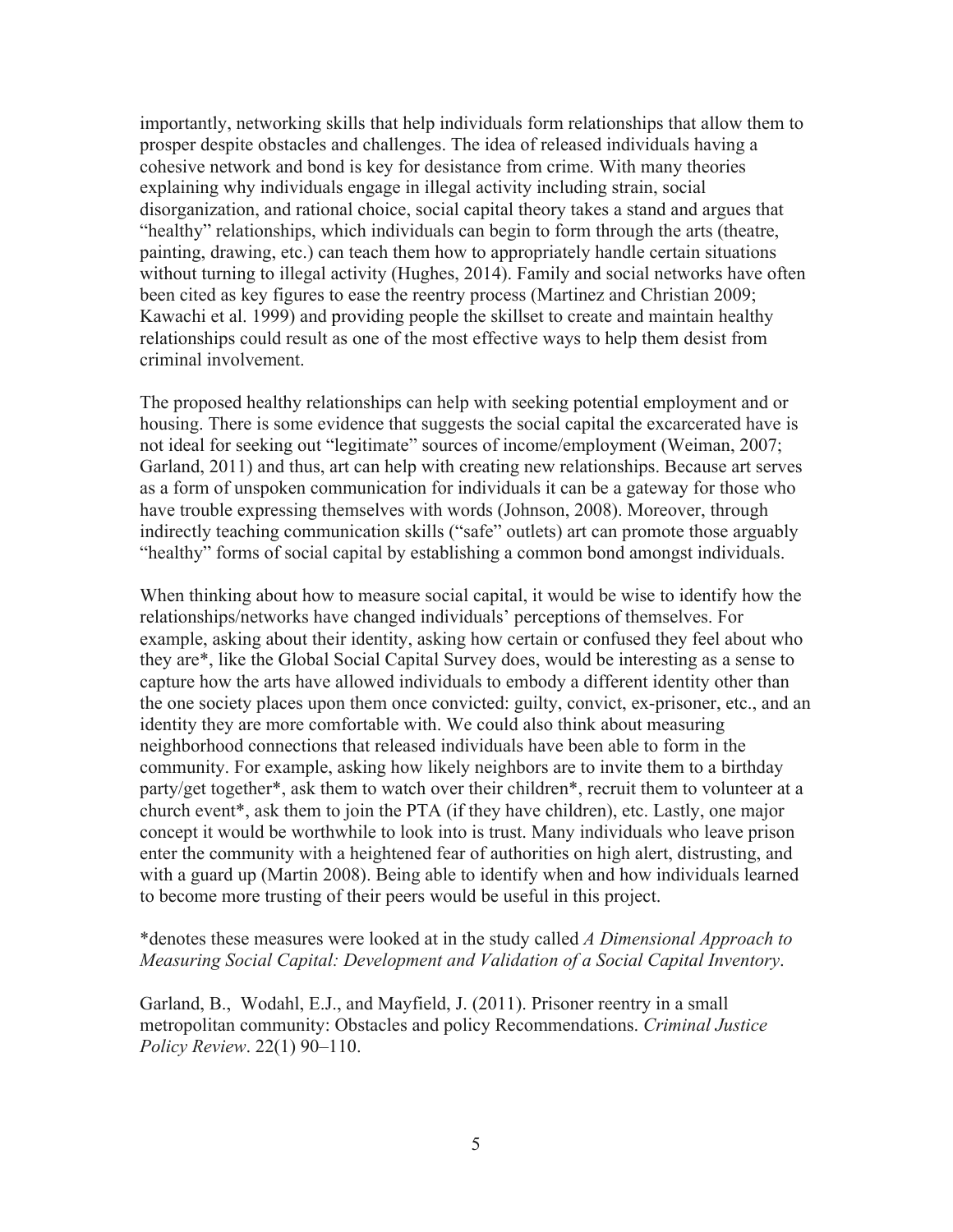Hughes, J., & McLewin, A. M. A. (2005). Doing the arts justice. A review of research literature, practice and theory. The Unit for the Arts and Offenders*. Centre for applied Theatre Research. Web publicationhttp://ccpr. designiscentral. net/record/286*.

Kawachi, I., Kennedy, B. & Wilkinson, R. (1999). Crime: Social disorganization and relative deprivation. Social Science Medicine. 48, p. 719-731.

Martinez, D J. and Christian, J. (2009). The familial relationships of former prisoners examining the link between residence and informal support mechanisms. *Journal of Contemporary Ethnography* 38(2):201-224.

Johnson, L. M. (2008) A place for art in prison: Art as a tool for rehabilitation and management. *Southwest Journal of Criminal Justice*, Vol. 5(2). pp. 100-120.

Martin, Y. (2008). *i*. Y ahore, que?: New York city Latino/as coping mechanisms: Prison reentry and recidivism. *Latino Studies*. 6:220–228.

Weiman, D.F. (2007). Barriers to prisoners' reentry into the labor market and the social costs of recidivism." *Social Research*. 74(2):575-611.

### **RESILIENCE**

Unlike theories which attempt to explain what the individual needs in terms of material and on material things to desist from crime, resilience theory strives to focus not so much on changing the individual, but on using the qualities he or she may already poses that will allow him/her to prosper and rise above adversity. According to Windle et al. (2011), resilience is the process by which individuals negotiate, manage, and adapt to significant sources of stress or trauma. The skills, resources, and assets, one already has, as well as their peers and settings, create an environment for them to 'bounce back' from troubling situations. As Windle et al. (2011) suggest, "resilience could be the key to explaining resistance to risk across the lifespan and how people deal with various challenges presented from child-hood to older age." This resonates with the arts particularly because of how easy it can be for individuals to participate.

While arts programs (of various different forms) attract people who have been involved in some form of art for most of their life, they also are ideal settings for individuals who have never picked up a pencil to draw. The programs become an opportunity for participants to showcase their talent (and prove to the prison community they are much more than an ex-con) as well as build on their already existing attributes such as: patience, goal orientation, and social and cognitive competence.

In terms of thinking of how to measure resilience, it would be helpful to look at troubling times in the individuals' life since their release in which they were able to persevere. For example, asking about the job search, which most likely was a challenging experience. Asking about coping with stress (do they maybe strive to see the humorous side of